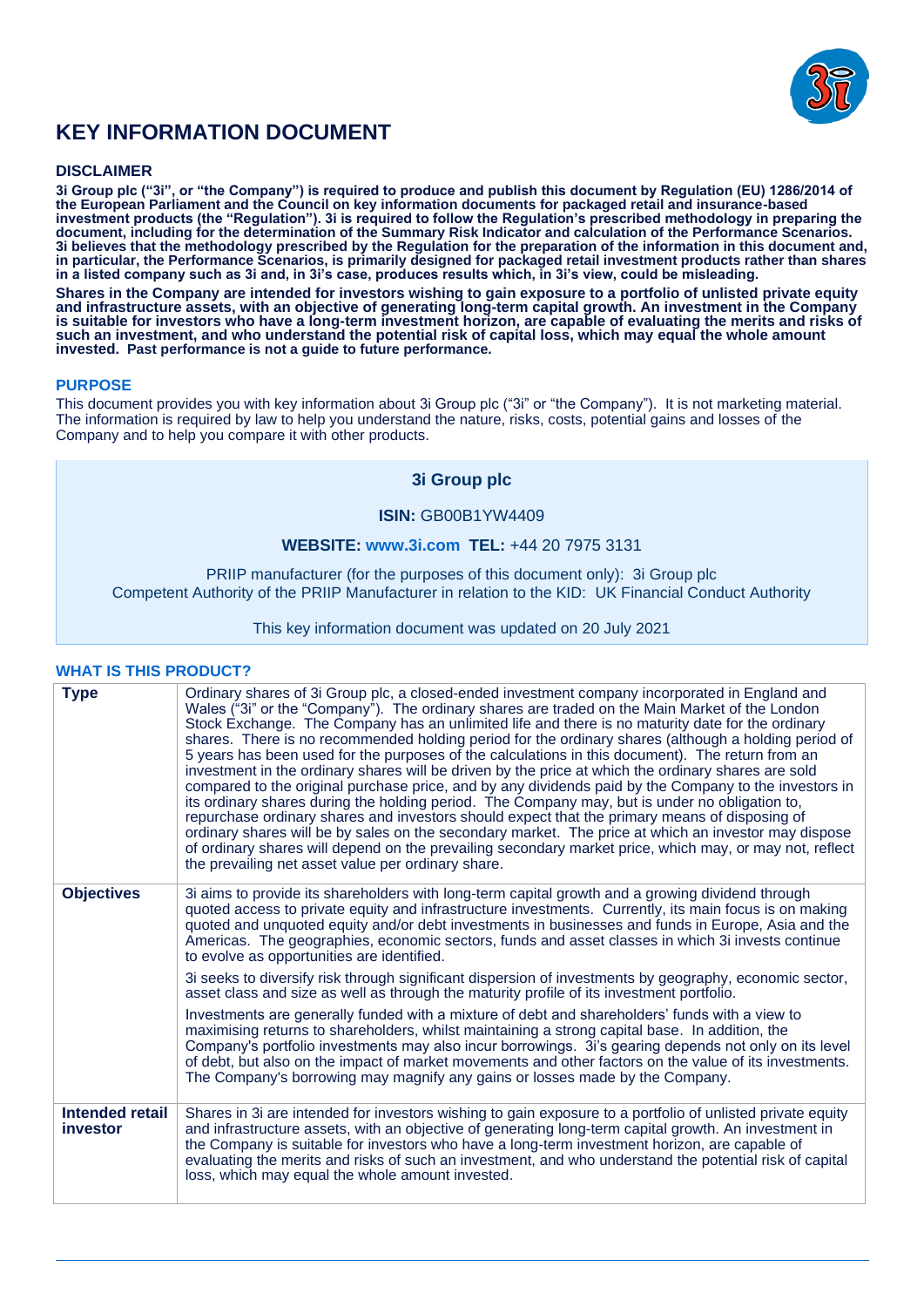# **KEY INFORMATION DOCUMENT**

# **WHAT ARE THE RISKS AND WHAT COULD I GET IN RETURN?**

# **Risk indicator**



**Lower risk Higher risk**



#### **There is no specific recommended holding period for shares in the Company. You may not be able to sell shares in the Company easily or you may have to sell at a price below the price that you paid or below the prevailing net asset value.**

The summary risk indicator is a guide to the level of risk of this product compared to other products. It shows how likely it is that the product will lose money because of movements in the markets or because the Company is not able to pay you.

We have classified this product as 5 out of 7, which is a medium-high risk class. This rates the potential losses from future performance at a medium-high level, and poor market conditions are likely to impact the value of our ordinary shares.

Other risks materially relevant to the ordinary shares that are not included in the summary risk indicator include:

- The Company is exposed to the risk that its portfolio fails to perform in line with the Company's objectives if it is inappropriately invested or markets move adversely.
- The Company is exposed to the risks arising from any failure of its systems and controls or of those of its service providers.
- While there are a number of methods by which the Company could seek to manage any discount to net asset value at which the Company's shares may trade in the secondary market, there is no guarantee that the Company can or will utilise any or all of these methods or, if it does, that it will be successful.

This product does not include any protection from future market performance so you could lose some or all of your investment.

# **Performance scenarios**

**Market developments in the future cannot be accurately predicted. The scenarios shown are only an indication of some of the possible outcomes based on recent returns. Actual returns could be lower.**

| <b>Investment of £10,000</b>                                    |                                     |               |                |                |
|-----------------------------------------------------------------|-------------------------------------|---------------|----------------|----------------|
| <b>SCENARIOS</b>                                                |                                     | <b>1 YEAR</b> | <b>3 YEARS</b> | <b>5 YEARS</b> |
| <b>Stress scenario</b><br>What you might get back after costs   |                                     | £88           | £5,463         | £4.482         |
|                                                                 | Average return each year            | (99)%         | (18)%          | (15)%          |
| Unfavourable scenario                                           | What you might get back after costs | £8,289        | £8,209         | £8,738         |
|                                                                 | Average return each year            | (17)%         | $(6)$ %        | (3)%           |
| What you might get back after costs<br><b>Moderate scenario</b> |                                     | £11,140       | £13,846        | £17,208        |
|                                                                 | Average return each year            | 11%           | 11%            | 11%            |
| <b>Favourable scenario</b>                                      | What you might get back after costs | £15,009       | £23,408        | £33,969        |
|                                                                 | Average return each year            | 50%           | 33%            | 28%            |

This table shows the money you could get back over the next 5 years, under different scenarios, assuming that you invest £10,000. The scenarios shown illustrate how your investment could perform. You can compare them with the scenarios of other products. The scenarios presented are an estimate of future performance based on evidence from the past on how the value of this investment varies, and are not an exact indicator. They are based on share price total return with dividends reinvested over the last five years to 31 March 2021. What you get will vary depending on how the Company's underlying investments perform, how the overall market performs and how long you keep the investment. The stress scenario shows what you might get back in extreme market circumstances, and it does not take into account the situation where the Company is not able to pay you on its liquidation.

Shares in the Company cannot be cashed in. The figures shown include all the costs of the Company itself but do not include all the costs that you may pay to your advisor or distributor. The figures do not take into account your personal tax situation, which may also affect how much you get back.

# **WHAT HAPPENS IF THE COMPANY IS UNABLE TO PAY OUT?**

The Company is not required to make any payment to you in respect of your investment. If the Company were liquidated, you would be entitled to receive a distribution equal to your share of the Company's assets, after payment of all of its creditors. There is no compensation or guarantee scheme in place that applies to the Company and, if you invest in the Company, you should be prepared to assume the risk that you could lose all of your investment.